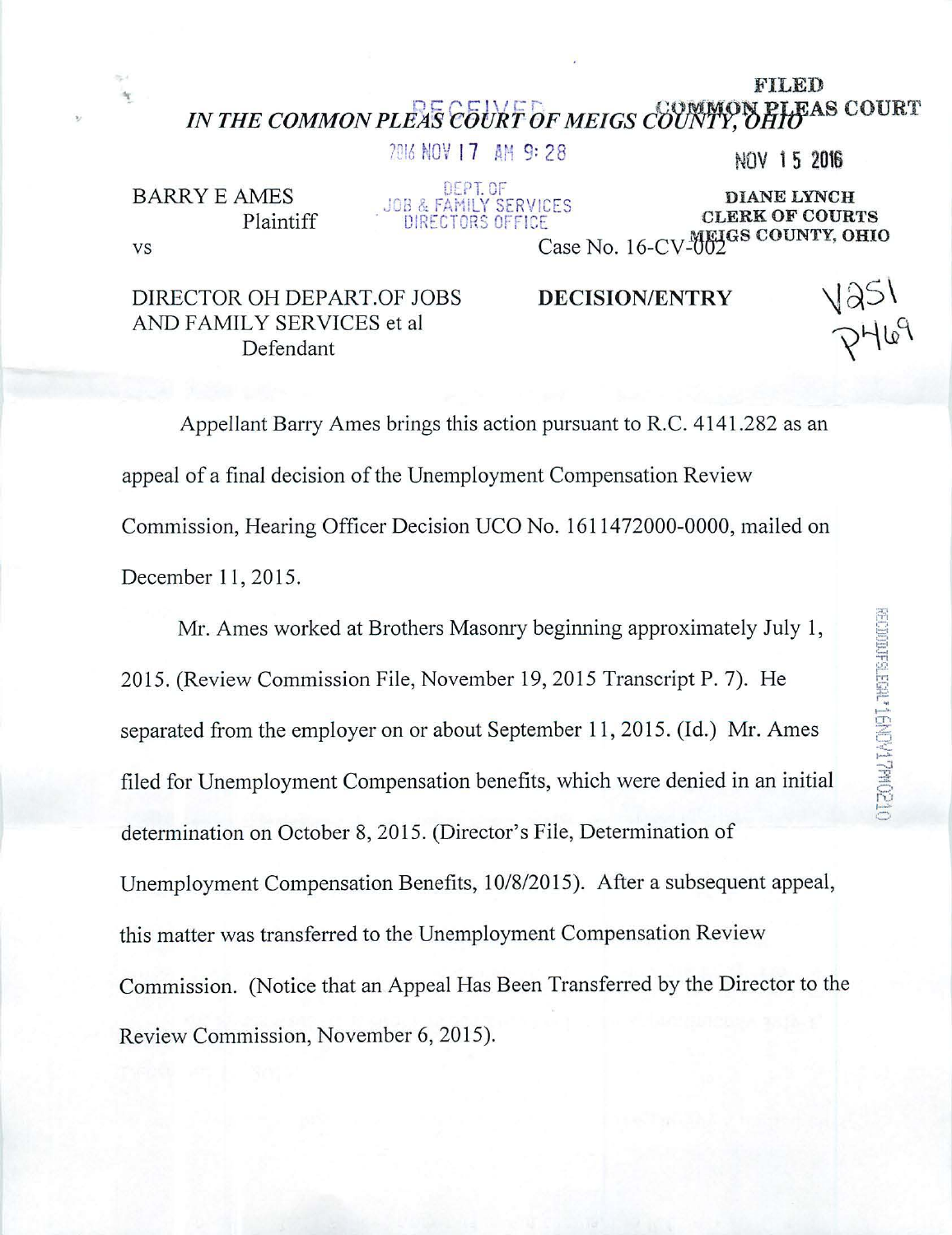A telephonic hearing was conducted on November 9, 2015, where Mr. Ames participated, but Brothers Masonry did not. (TR. 1). A decision denying benefits was issued on November 23, 2015. (Decision, 11/23/15). Mr. Ames timely filed a request for review, which was subsequently disallowed. (Decision Disallowing Request for Review, 12/11/2015).

 $\mathbf{\dot{y}}$ 

R.C. 4141.282 (H) specifies the standard of review to be applied by this Court in appeals from decisions of the Review Commission. It states, in pertinent part, as follows: "If the Court finds the decision of the Commission was unlawful, unreasonable, or against the manifest weight of the evidence, it shall reverse, vacate, or modify the decision, or remand the matter to the Commission. Otherwise, the Court shall affirm the decision of the Commission."

In *Tzangas, Plakas, & Mannos v. Ohio Bur. Of Emp. Serv.* (1995), 73 Ohio St.3d 694, 697, the Ohio Supreme Court specified that "[t]he board's role as fact finder is intact; a reviewing court may reverse the board's determination only if it is unlawful, unreasonable, or against the manifest weight of the evidence." See also *Francis* v. *Ohio Department of Job* & *Family Services,* 20 11-0hio-2897, paragraph 19.

The determination of factual questions is primarily a matter for the hearing officer and the Review Commission. *Brown-Brockmeyer Co.* v. *Roach* (1947), 148 Ohio St. 511. As the trier-of-fact, the Review Commission and its hearing officer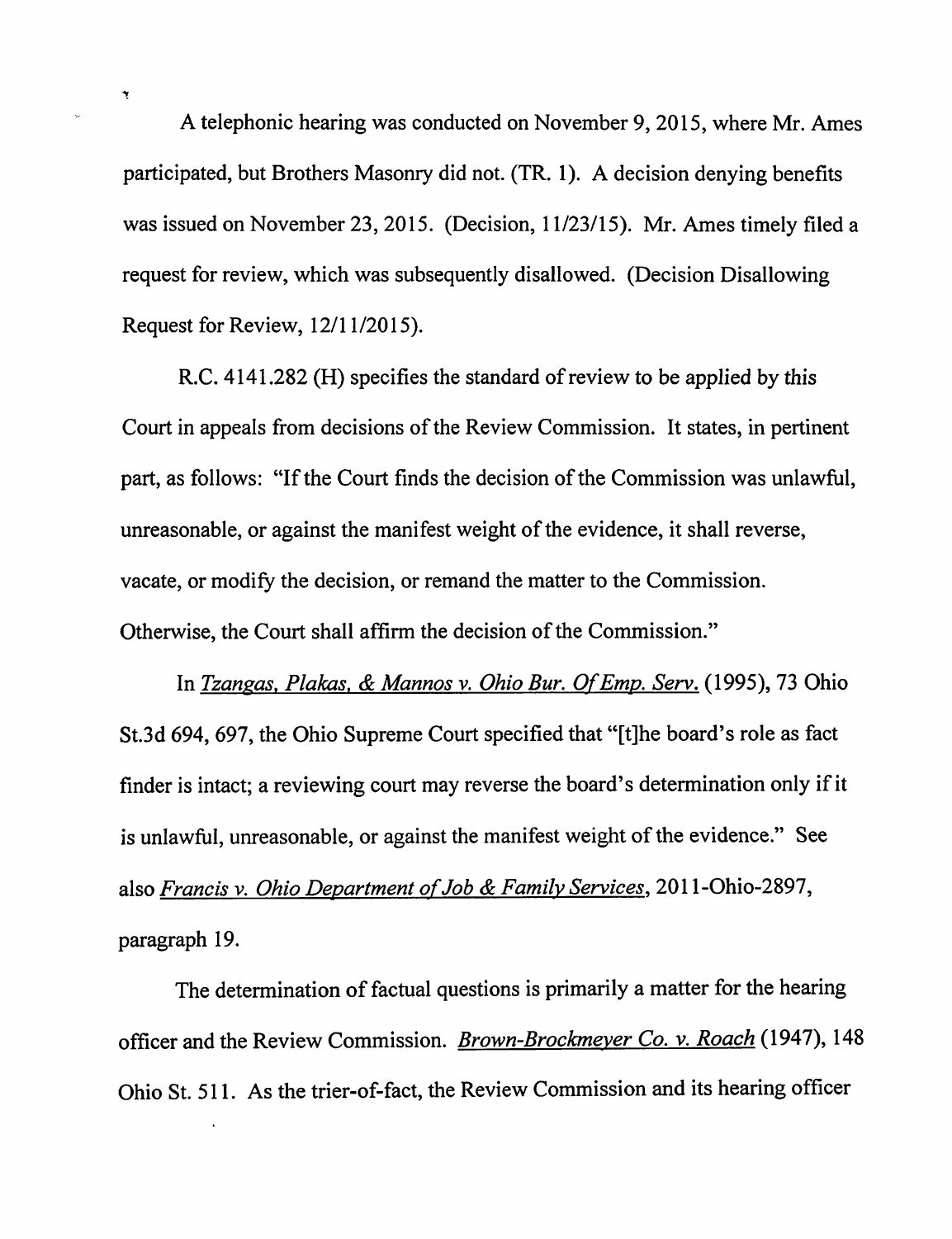are vested with the power to review the evidence and believe or disbelieve the testimony of the witnesses. "'The fact that reasonable minds might reach different conclusions is not a basis for the reversal of the [review commission's] decision'." *Roberts v. Hayes, supra, citing Irvine v. State of Ohio Unemp. Comp. Bd. Of Rev.,* (1985), 19 Ohio St. 3d 15, 18. If some credible evidence supports the commission's decision, the reviewing court must affinn. *C.E. Morris* v. *Foley Construction Co.* (1978), 54 Ohio St. 2d 279. This court must defer to the Review Commission's determination of purely factual issues that concern the credibility of witnesses and the weight of conflicting evidence. *Angelkovski* v. *Buckeye Potato Chips* (1983), 11 Ohio App.3d 159, 162.

R.C. 4141.29(D)(2)(a) provides that no person shall be eligible for unemployment compensation benefits if "[h]e quit his work without just cause or has been discharged for just cause in connection with his work \* \* \*." *Irvine* v. *Unemployment Compo Rd. Of Rev.* , (1985), 19 Ohio St.3d 15, 16, 19 OBR 12,482 N.E.2d.587. The claimant has the burden of proving his entitlement to unemployment compensation benefits under this statutory provision, including the existence of just cause for quitting work. *Irvine, supra; Shannon* v. *Bur. Of Unemp. Comp.* (1951), 155 Ohio St. 53, 97 N.E.2d 425 [44 O.O. 75]; *Canton Malleable Iron Co.* v. *Green* (1944). 75 Ohio App. 526, 62 N.E.2d 756 [31 0.0. 304]. "[T]here is, of course, not a slide-rule definition of just cause. Essentially,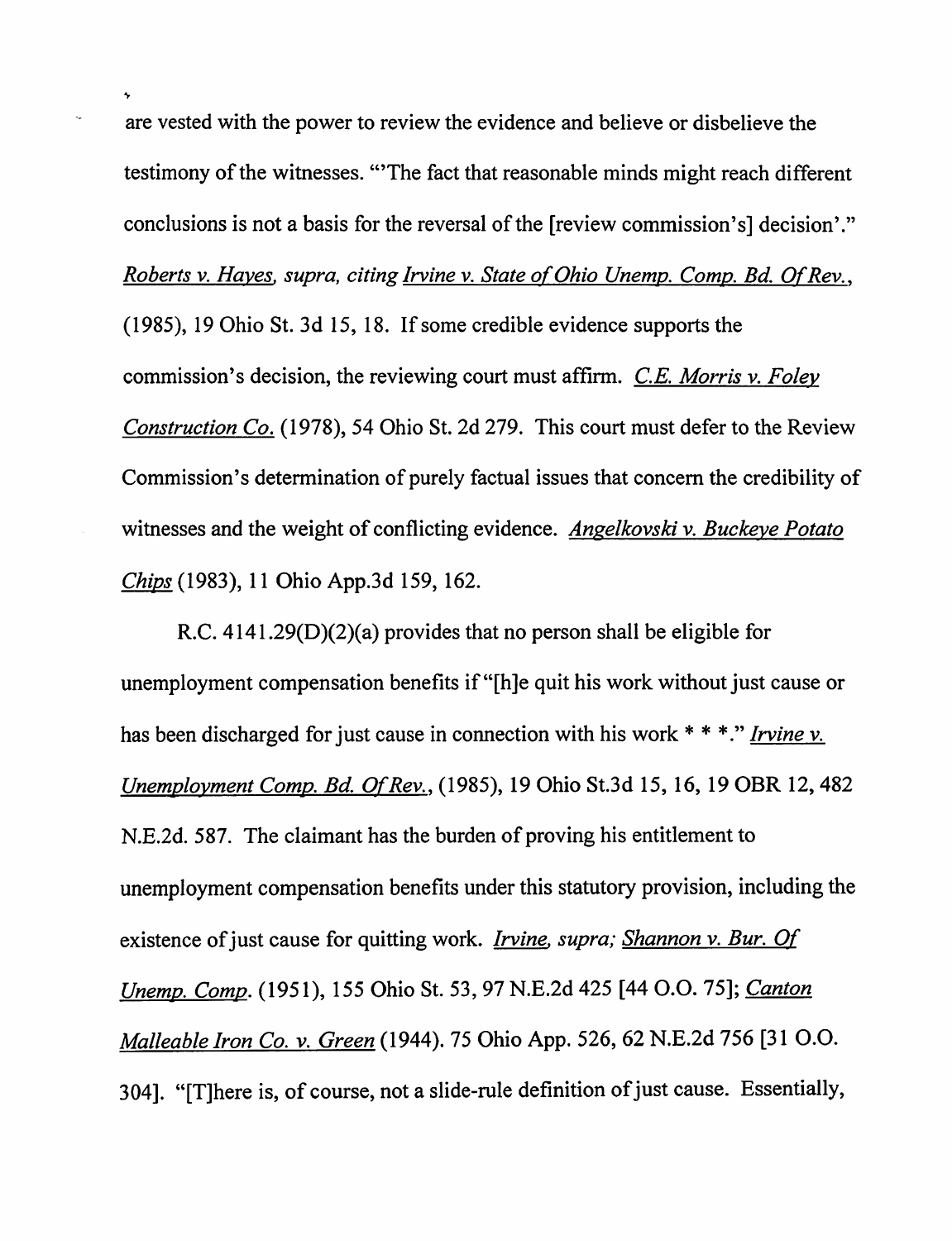each case must be considered upon its particular merits. Traditionally, just cause, in the statutory sense, is that which, to an ordinary intelligent person, is a justifiable reason for doing or not doing a particular act." *Irvine. supra* at 17, quoting Peyton v. Sun T.V. (1975),44 Ohio App.2d 10, 12, 335 N.E.2d 751, 73 0.0.2d.8.

The determination of just cause depends upon the unique factual considerations of the particular case. Determination of purely factual questions is primarily within the province of the Hearing Officer and the Review Commission. Upon appeal, a court may reverse such decisions only if they are unlawful, unreasonable, or against the manifest weight of the evidence. *Brown-Brockmeyer Co.* v. *Roach* (1947), 148 Ohio St. 511, 518, 76 N.E.2d 79, 36 0.0. 167. The fact that reasonable minds might reach different conclusions is not a basis for the reversal of the board's decision. *Craig v. Bur. Unemp. Comp.* (1948), 83 Ohio App. 247, 260, 83 N.E.2d 628, 38 0.0. 356. Moreover, "[o]ur statutes on appeals from such decisions [of the board] are so designed and worded as to leave undisturbed the board's decisions on close questions. Where the board might reasonably decide either way, the courts have **NO AUTHORITY** (my emphasis) to upset the board's decision." *Charles Livingston* & *Sons. Inc.* v. *Constance*  (1961), 115 Ohio App. 437,438, 185 N.E.2d 655,21 O.O.2d 65.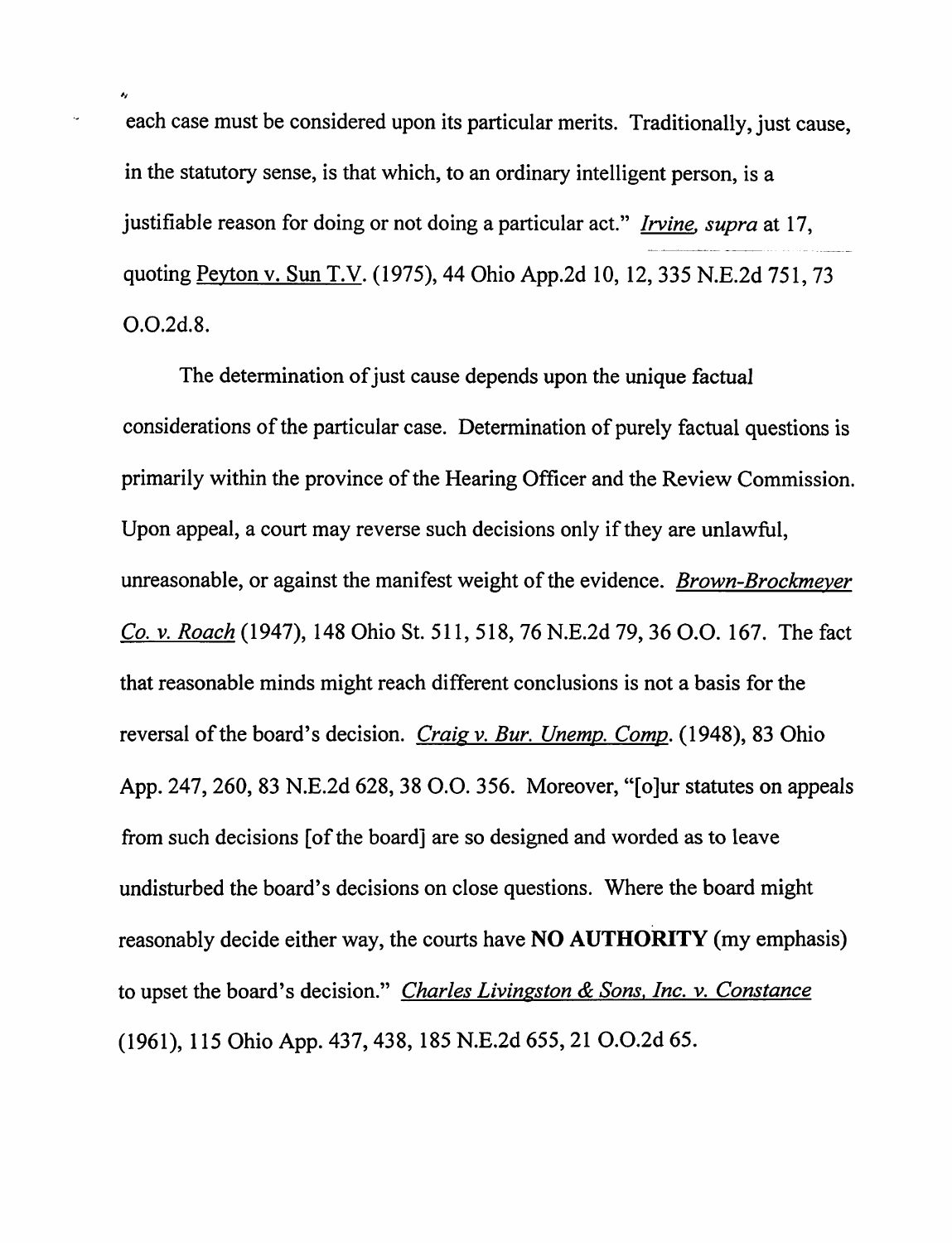• The determination of just cause under R.C. 4141.29(D)(2)(a) is a factual determination. *Brown* v. *SYSCO Food Servs. of Cincinnati. LLC* (4th Dist.), 2009- Ohio-5536, 2009 WL 3359209; *Wilson* v. *Matlack. Inc.* (4th Dist. 2000), 141 *Ohio App.* 3d 95, 100; *Shephard* v. *Ohio Dept. Job* & *Family Servs.* (8th Dist.), 2006- Ohio-2313, 166 Ohio App. 3d 747; *Guy* v. *City of Stub en ville* (7th Dist.), 2002- Ohio-849, 147 Ohio App. 3d 142; *Maldonado* v. *Ohio Dept. of Job* & *Family Servs.* (7th Dist.), 20 12-0hio 4555; *Barnes* v. *Director. Ohio Dept. of Job* & *Familv Servs.* (11<sup>th</sup> Dist.), 2003-Ohio1883; *Baron v. DaytonCiv. Serv. Bd.* (2<sup>nd</sup> Dist), 2013-Ohio-4 723; *Johnson* v. *Edgewood City School Dist. Bd. ofEdn.* (12th Dist.), 2010- Ohio-3I35, 2010 WL 2653382; *Irvine. supra.* Deference must be afforded to the just cause determination of the Review Commission.

The Hearing Officer made the factual determination that there was no just cause for Mr. Ames to have voluntarily quit his job. So long as there is evidence in the record to support his determination, this court **CANNOT** (my emphasis) substitute its own findings for those of the Review Commission. R.C.4141.282. Since the record supports, the December 11, 2015 decision of the Review Commission, the court must affirm as it is lawful, reasonable, nor against the manifest weight of the evidence.